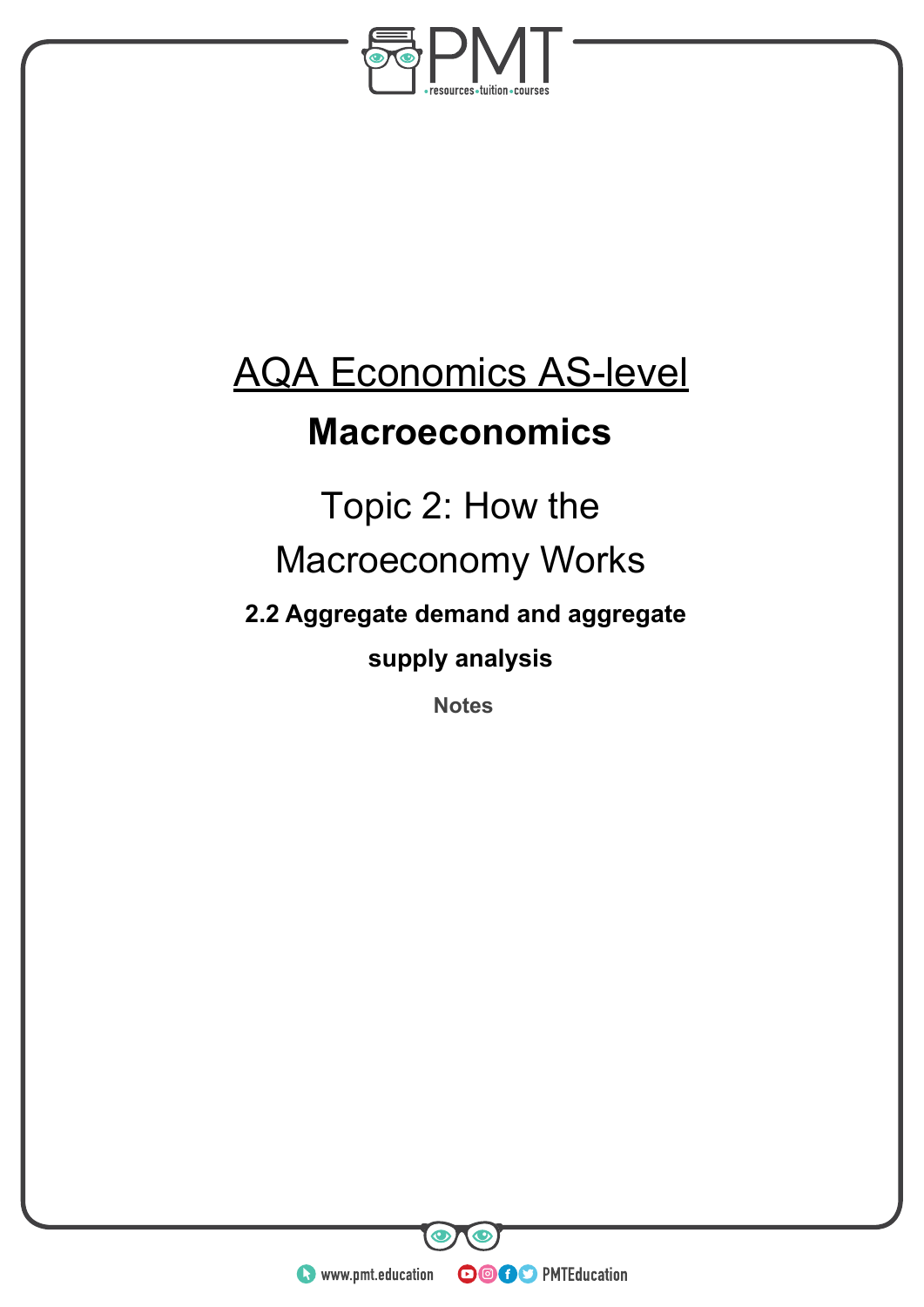

Aggregate demand is the total demand in the economy. It measures spending on goods and services by consumers, firms, the government and overseas consumers and firms.



#### **Moving along the AD curve:**

- $\Box$  A fall in the price level from P1 to P2 causes an expansion in demand from Y1 to Y2.
- A rise in the price level from P2 to P1 causes a contraction in demand from Y2 to Y1.
- $\Box$  Changes in the price level cause movements along the demand curve.
- $\Box$  The downward slope of the AD curve can be explained by:
	- o Higher prices lead to a fall in the value of real incomes, so goods and services become less affordable in real terms.
	- o If there was high inflation in the UK so that the average price level was high, foreign goods would seem relatively cheaper. Therefore, there would be more imports, so the deficit on the current account might increase, and AD would fall.
	- o High inflation generally means the interest rates will be higher. This will discourage spending, since saving becomes more attractive and borrowing becomes expensive.

**OOOO** PMTEducation

**WWW.pmt.education**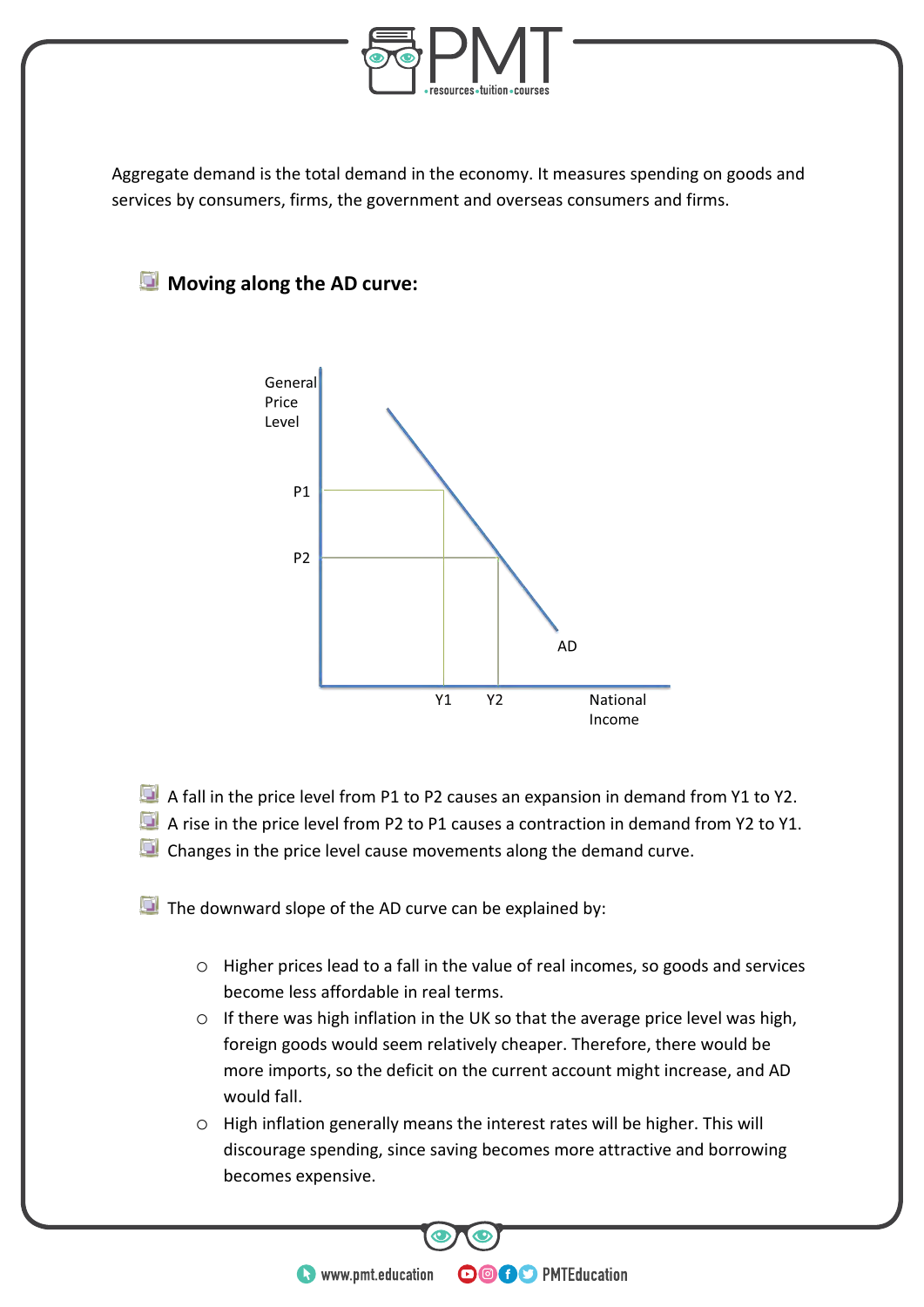

A rise in AD is shown by a shift to the left in the demand curve (AD1  $\rightarrow$  AD2). This rise in economic growth occurs when:

- $\circ$  Consumers and firms have higher confidence levels, so they invest and spend more, because they feel as though they will get a higher return on them. This is affected by anticipated income and inflation.
- o If the Monetary Policy Committee lowers interest rates, it is cheaper to borrow and reduces the incentive to save, so spending and investment increase. However, there are time lags between the change in interest rates and the rise in AD, so this is not suitable if a rise in AD is needed immediately.
- o Lower taxes mean consumers have more disposable income, so AD rises.
- o An increase in government spending will boost AD.
- o Depreciation in a currency means M is more expensive, and X is cheaper, so AD increases. A decline in economic growth in one of the UK's export markets means there will be a fall in X, so AD falls.
- o In the UK, most people own their houses. This means that a rise in the price of houses makes people feel wealthier, so they are likely to spend more. This is the **wealth effect.**

**OOOO** PMTEducation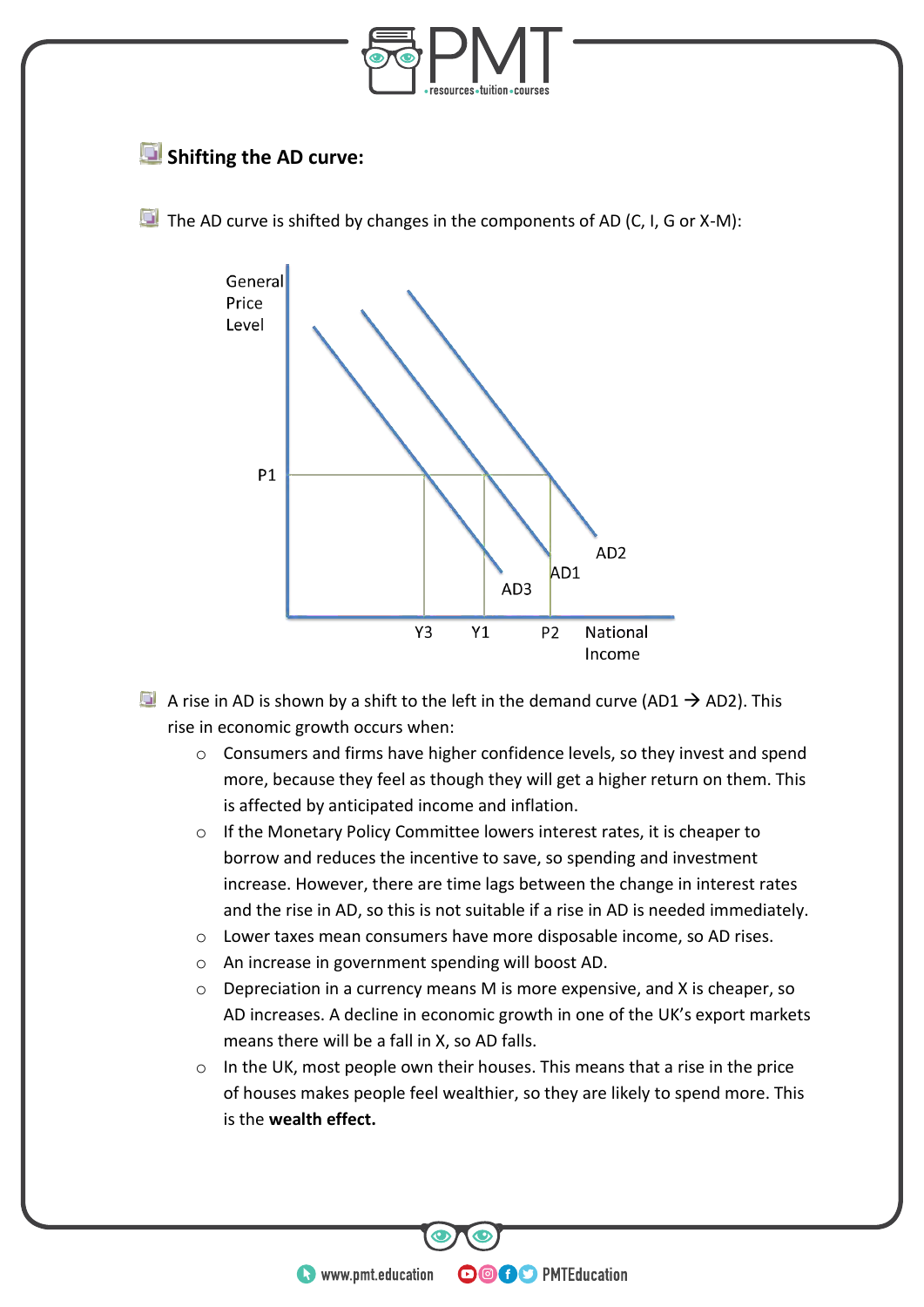

o If credit is more available, then spending and investment might increase. Recently, since the financial crisis of 2008, banks have been less willing to lend due to the risks associated with lending.

### **The AS curve:**

- o Aggregate supply shows the quantity of real GDP which is supplied at difference price levels in the economy.
- o The AS curve is upward sloping because at a higher price level, producers are willing to supply more because they can earn more profits.



### **Moving along the AS curve:**

- o Only changes in the price level, which occur due to changes in AD, lead to movements along the AS curve.
- o If AD increases, there is an **expansion** in the SRAS, from Y1 to Y2. If AD falls, there is a **contraction** in SRAS, from Y1 to Y3.

**OOOO** PMTEducation

**WWW.pmt.education**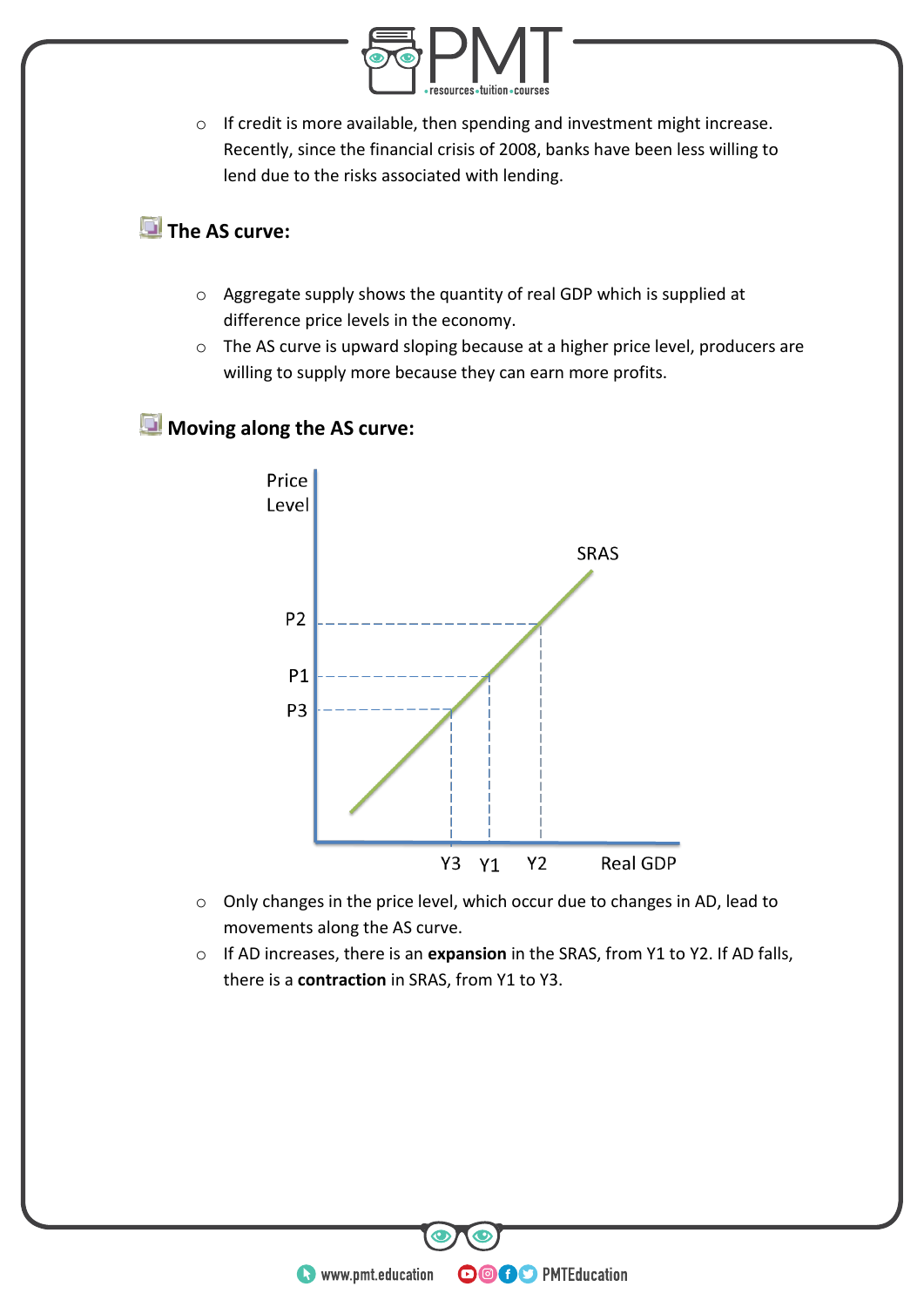

- o The SRAS curve shifts when there are changes in the conditions of supply.
	- The cost of employment might change, e.g. wages, taxes, labour productivity
	- The cost of other inputs e.g. raw materials, commodity prices, the exchange rate if products are imported
	- Government regulation or intervention, such as environmental laws and taxes, and business regulation. Business regulation is sometimes called 'red tape'.

## **The factors which affect long-run AS distinguish them from those which affect short run AS:**

- o The short run aggregate supply curve (SRAS) only covers the period immediately after a change in the price level. It shows the planned output of an economy when prices change, whilst the cost of production and productivity of the factor inputs are kept constant. These could be wage rates or how technologically advanced capital is, for example.
- o The curve is upward sloping because supply is assumed to be responsive to a change in AD, which is reflected in the price level.

**OOOO** PMTEducation

**WWW.pmt.education**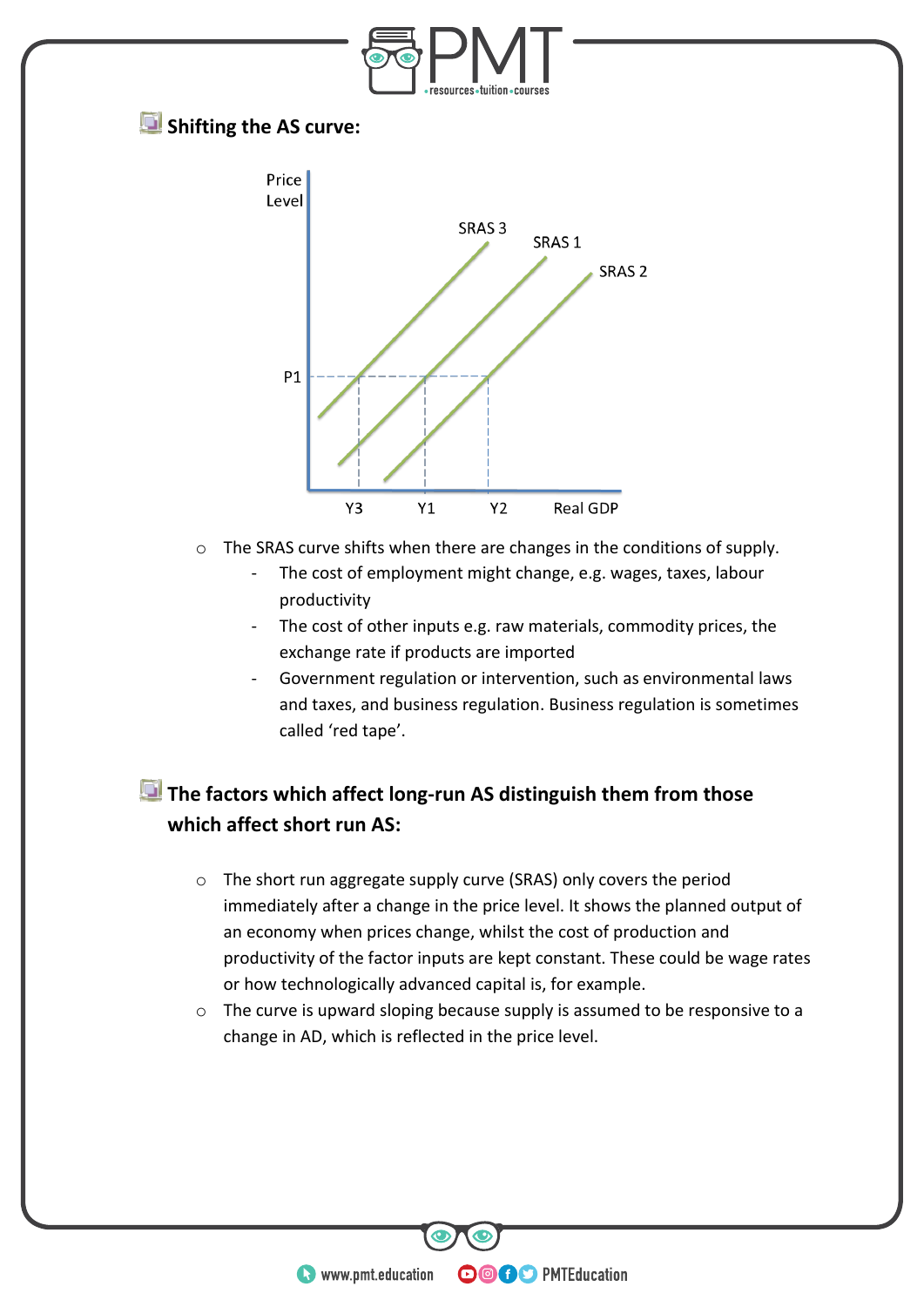

- o The long run aggregate supply curve (LRAS) shows the potential supply of an economy in the long run. This is when prices, and the costs and productivity of factor inputs, can change. Similarly to the PPF, it can show the economy's productive potential.
- o The curve is vertical, because supply is assumed not to change as the price level changes.
- o A right-ward shift in the LRAS curve shows economic growth.

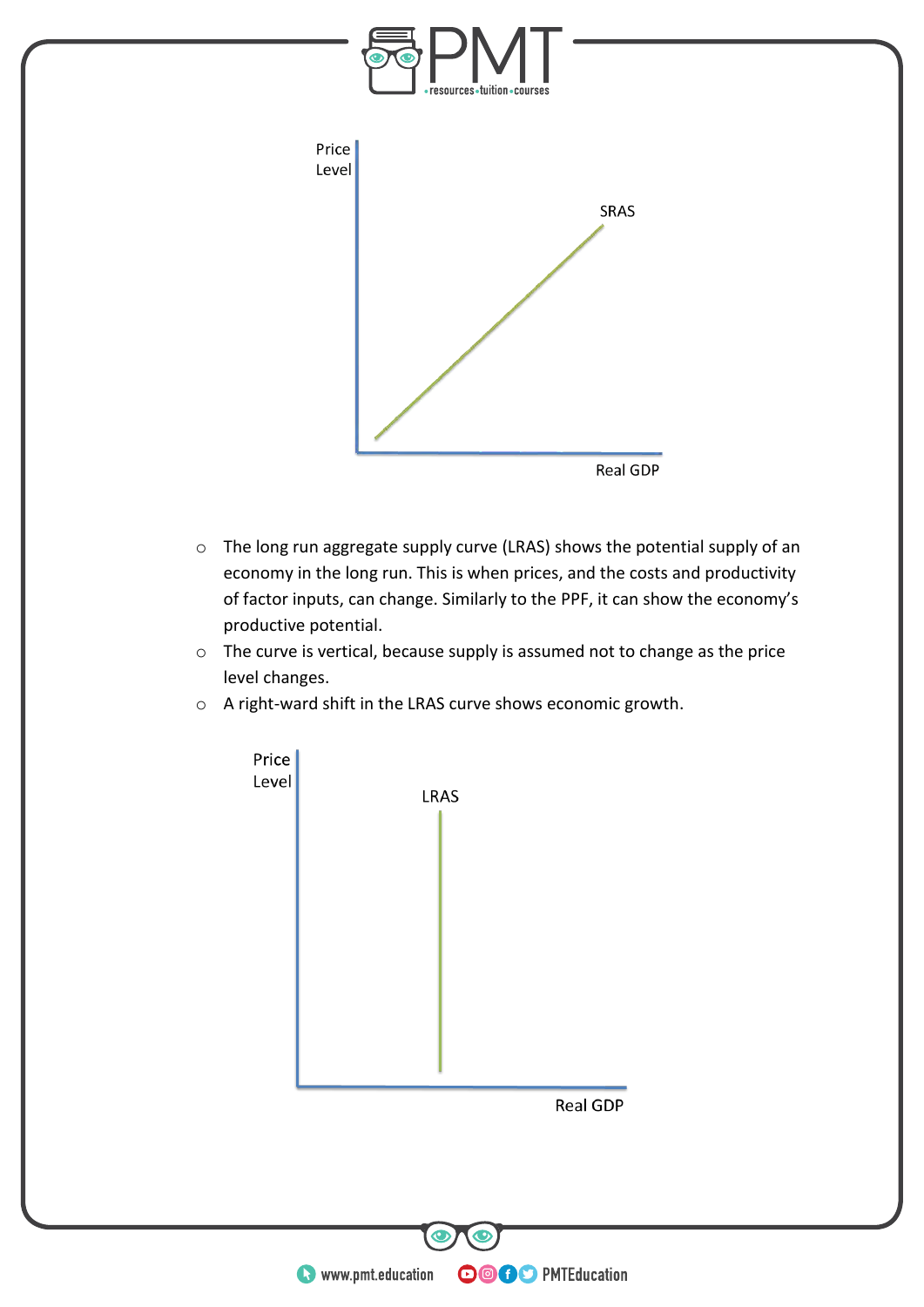

#### **Macroeconomic equilibrium**

- $\Box$  The economy reaches a state of equilibrium when the rate of withdrawals = the rate of injections. This is equivalent to the point where AD = AS.
- **How both demand-side and supply-side shocks affect the macro economy**



- $\Box$  At a price above equilibrium, there will be excess supply. At a price below equilibrium, there will be excess aggregate demand, in the short run.
- **Shift in AS:**